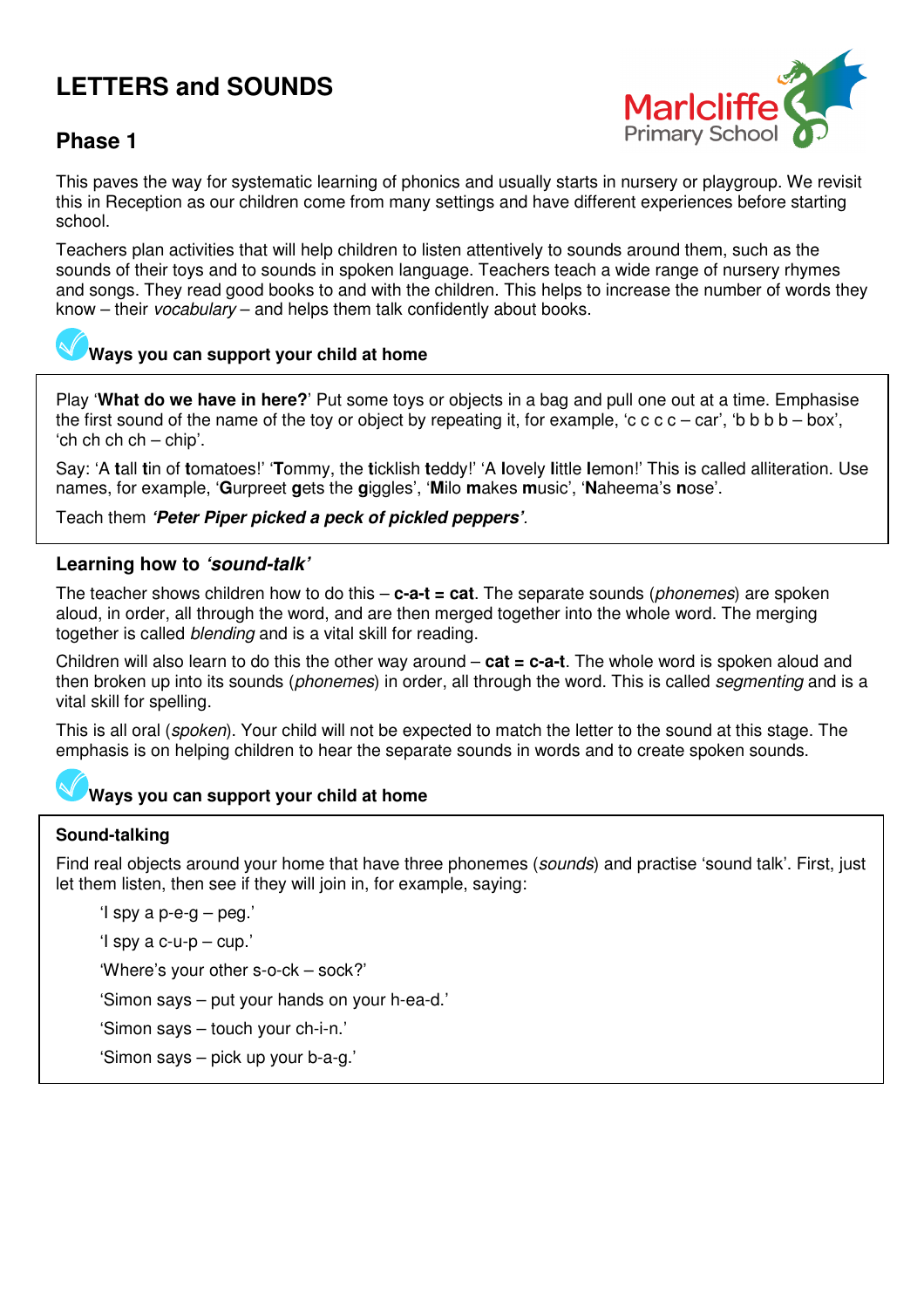# **Phase 2**

In this phase children will continue practising what they have learned from phase 1, including 'sound-talk'. They will also be taught the phonemes (*sounds*) for a number of letters (*graphemes*), which phoneme is represented by which grapheme and that a phoneme can be represented by **more than one letter,** for example, **/ll/** as in **b-e-ll**. They may be using pictures or hand movements to help them remember these.

## **VC and CVC words**

C and V are abbreviations for 'consonant' and 'vowel'. VC words are words consisting of a vowel then a consonant (e.g. am, at, it) and CVC words are words consisting of a consonant then a vowel then a consonant (e.g. *cat, rug, sun*). Words such as *tick* and *bell* also count as CVC words – although they have four letters, they have only three sounds. For example, in the word bell,  $\mathbf{b} =$  consonant,  $\mathbf{e} =$  vowel,  $\mathbf{II} =$ consonant.

Now the children will be seeing letters and words, as well as hearing them. They will be shown how to make whole words by pushing magnetic or wooden letters together to form little words, reading little words on the interactive whiteboard and breaking up words into individual sounds, which will help their spelling. These will be simple words made up of two phonemes, for example, *am*, *at, it*, or three phonemes, for example, cat, rug, sun, tick, bell.

## **Tricky words**

They will also learn several tricky words: **the**, **to**, **I**, **go**, **no**.

Children will still be practising oral blending and segmenting skills daily. They need plenty of practice at doing this.

## **Saying the sounds**

Your child will be taught how to pronounce the sounds (*phonemes*) correctly to make blending easier.

Sounds should be sustained where possible (e.g. sss, fff, mmm) and, where this is not possible, 'uh' sounds after consonants should be reduced as far as possible (e.g. try to avoid saying 'buh', 'cuh'). Teachers help children to look at different letters and say the right sounds for them.

## **Ways you can support your child at home**

#### **Magnetic letters**

Buy magnetic letters for your fridge, or for use with a tin tray. Find out which letters have been taught – have fun finding these with your child and place them on the magnetic surface.

#### **Making little words together**

Make little words together, for example, *it, up, am, and, top, dig, run, met, pick*. As you select the letters, say them aloud: ' $a-m-am'$ , 'm-e-t – met'.

#### **Breaking words up**

Now do it the other way around: read the word, break the word up and move the letters away, saying: 'met  $-m-e-f$ .

#### **Both these activities help children to see that reading and spelling are reversible processes.**

#### **Don't forget the writing box!**

Spelling is harder than reading words – praise, don't criticise. Little whiteboards and pens, and magic boards, are a good way for children to try out spellings and practise their handwriting.

Your child might be trying to use letters from their name to write; this shows that they know that writing needs real alphabet letters.

Make or buy an alphabet poster.

## **Getting ready for writing**

Teachers will model how to form letters (*graphemes*) correctly, so that children can eventually acquire a fluent and legible handwriting style. These skills develop over a long period of time. A child's ability to form a letter correctly is a separate skill from phonics. Holding a pen or pencil needs considerable co-ordination and practice in making small movements with hands and fingers.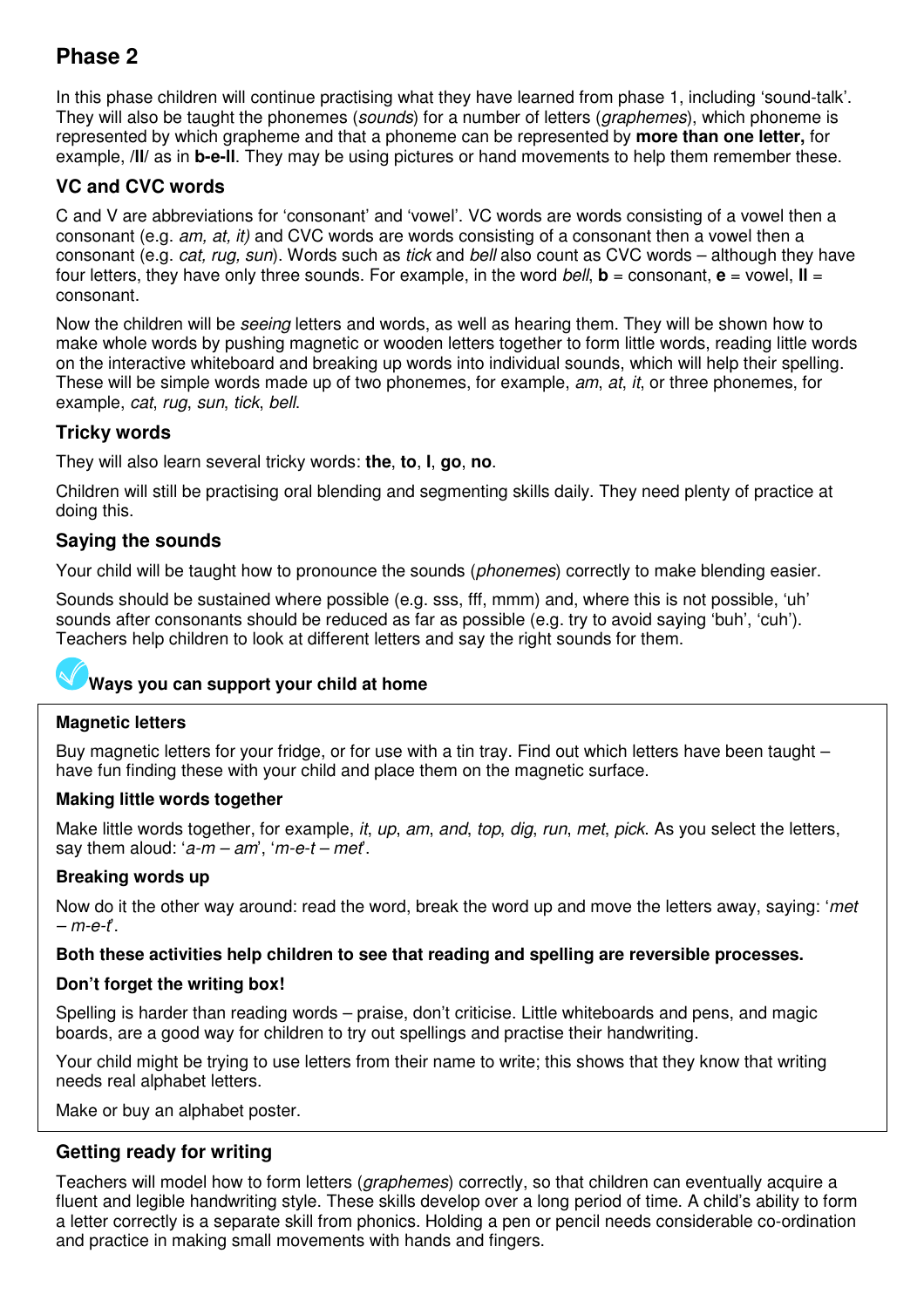In the early phonic phases children can use letter cards or magnetic letters to demonstrate their knowledge of phonics.

## **Writing in lower-case letters**

We shall be teaching lower-case letters, as well as capital letters. As most writing will be in lower-case letters it is useful if you can use these at home. A good start is for your child to write their name correctly, starting with a capital letter followed by lower-case letters.

Your child's teacher can advise on the handwriting style that is taught and how you can help at home.

#### **Ways you can support your child at home**

#### **Using their whole body**

For handwriting children need to be well co-ordinated through their whole body, not just their hands and fingers. Games that help co-ordination include throwing balls at a target, under-arm and over-arm, and bouncing balls – also skipping on the spot, throwing a Frisbee, picking up pebbles from the beach and throwing them into the sea. Have fun!

#### **Hand and finger play**

Action rhymes such as 'Incy wincy spider', 'One potato, two potato' and 'Tommy Thumb' are great fun and get their hands and fingers moving. Playing with salt dough or clay really helps strengthen little fingers, as does cookery and using simple toolkits.

#### **Hand–eye co-ordination**

Pouring water into jugs and cups of different sizes, sweeping up with a dustpan and brush, cutting, sticking, tracing, threading beads, completing puzzles, peeling off stickers and sticking them in the right place – these all help hand–eye co-ordination.

#### **Pencil hold**

The 'pincer' movement needs to be practised. This is important as it enables children to hold a pencil properly as they write. Provide them with kitchen tongs and see if they can pick up small objects. Move on to challenging them to pick up smaller things, for example, little cubes, sugar lumps, dried peas, lentils, first with chopsticks, then with tweezers.

Ask children to peg objects to a washing line.

Provide plenty or different types of pen and pencil; hold their hand to practise the correct grip.

# **Phase 3**

The purpose of this phase is to:

- teach more graphemes, most of which are made of two letters, for example, '**oa**' as in **boat**
- practise blending and segmenting a wider set of CVC words, for example, **fizz**, **chip**, **sheep**, **light**
- learn all letter names and begin to form them correctly
- read more tricky words and begin to spell some of them
- read and write words in phrases and sentences.

#### **CVC words containing graphemes made of two or more letters**

Here are some examples of words your children will be reading: **tail**, **week**, **right**, **soap**, **food**, **park**, **burn**, **cord**, **town**, **soil** 

Their confidence from the daily experience of practising and applying their phonic knowledge to reading and writing is really paying off!

#### **Tricky words**

The number of tricky words is growing. These are so important for reading and spelling: **he**, **she**, **we**, **me**, **be**, **was**, **my**, **you**, **her**, **they**, **all**.